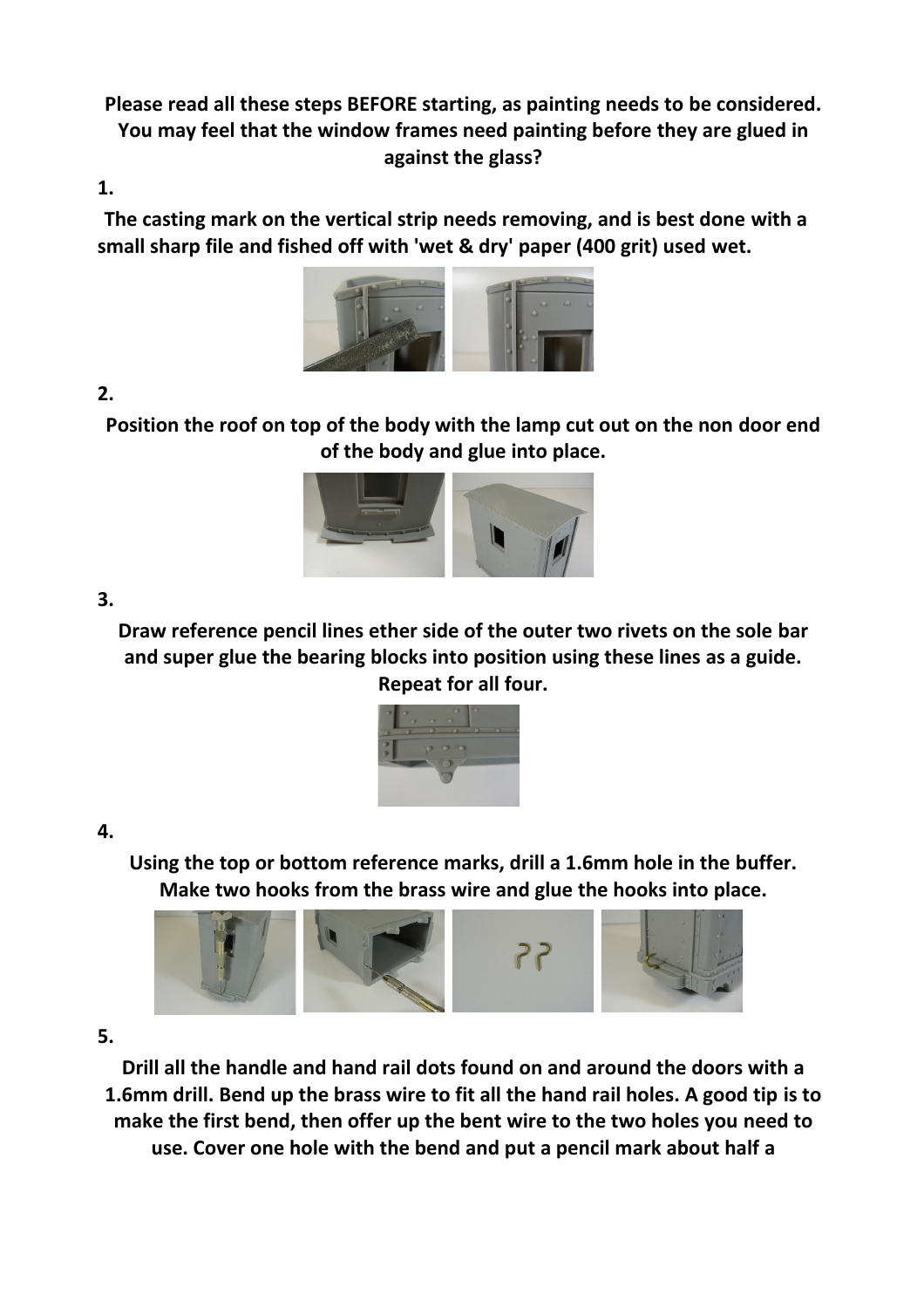**hole's width before the hole that still needs bending for. When the pliers are placed on this mark and the wire is bent, it should be very close to the correct spacing as long as your bending is tight. Super glue the four rails into place. Another tip for getting the rail level is to 'gauge' it with a drill bit.**



**6.**

**Fit the 'T' handles into position with super glue.**



# **7.**

**Cut off 10mm of the flat brass strip and file all the ends to a nice finish. Solder the 10mm strip 3mm in from the end of the remaining piece. Clean up as necessary.**



# **8.**

**This next step is easier with a dremel. Drill two 1mm holes at the ends of the cut out found in the wooden beam, running above the end window. Then with a sideways movement of the drill, connect up the two holes to form a slot.**



**9.**

**Insert the lamp bracket into the hole and super glue into place so that the lamp bracket is 3mm off the wooden beam. Bend up the excess inside the body and super glue that as well.**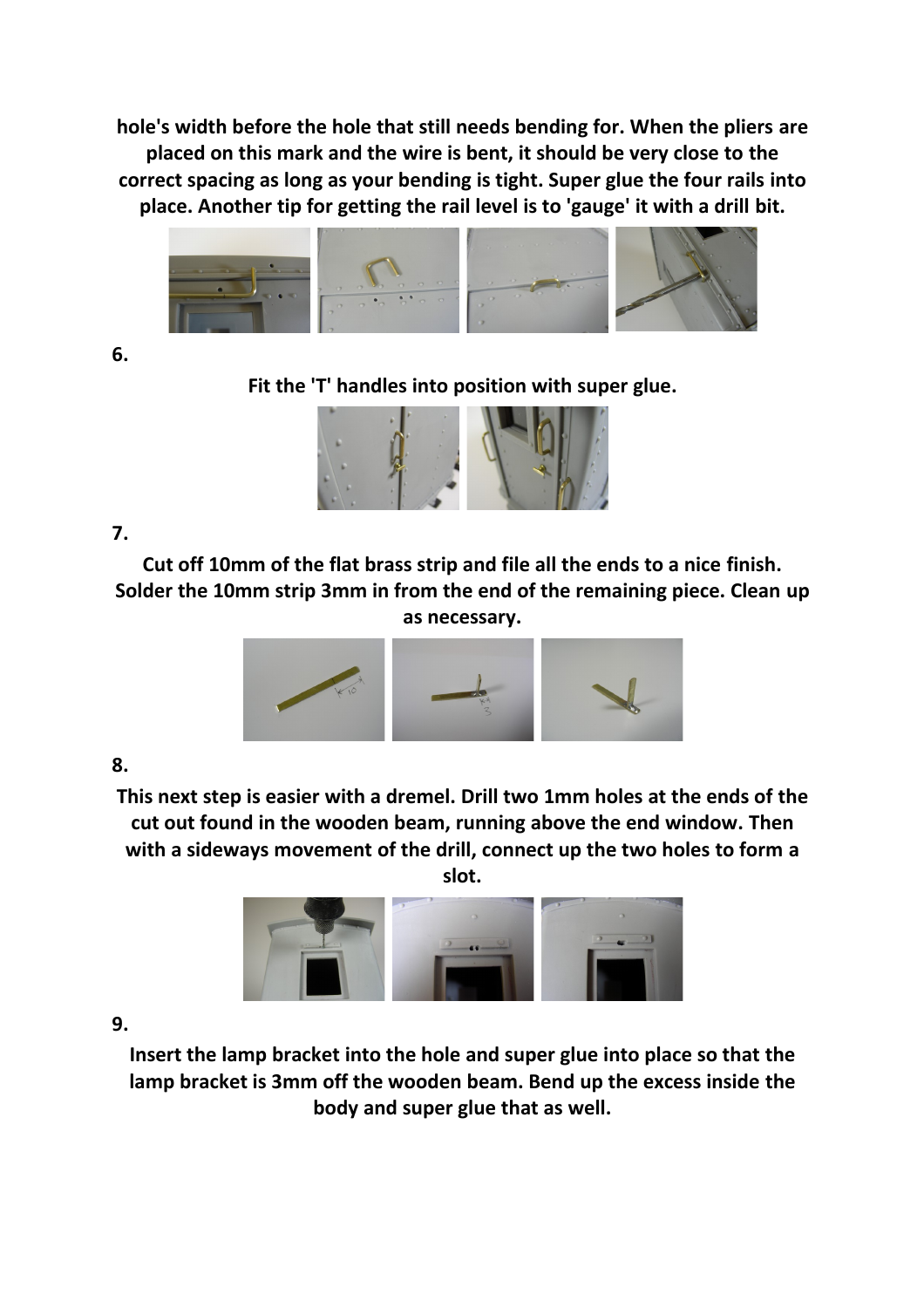

**10.**

**The tubes are cut to the correct length, but they will need cleaning up with a file, scalpel and 'wet & dry' paper. File the moulding pips off the wheel flanges.**



### **11.**

**Push one wheel on its axle, put a spot of oil on the axle, slide the brass tube on and fit the other wheel. Set to the correct back to back.**



### **12.**

**Put a SMALL drop of super glue or epoxy into the bottom of the axle holder channel. Put the wheel sets into place and add another SMALL drop of glue on top of the axle tube. Make sure the ends of the corner fillets are flat, then put a drop of super glue on top of each corner fillet. Slide the chassis past the**

**bearings so that the chassis is fully seated on top of the fillets.**



# **13.**

**Cut three pieces of glass so that they are a nice easy fit into each window hole. Place the window frame onto a piece of sand paper and make sure that the back is flat. Place the glass into the window hole and dry fit the window frame into place. If you feel that there is too much window frame sticking out, simply sand the back of the window frame on the sand paper and dry fit again. Keep doing this until you get the look you want. Once happy, put a spot of glue on the sides of the window frame and drop in for the last time.**